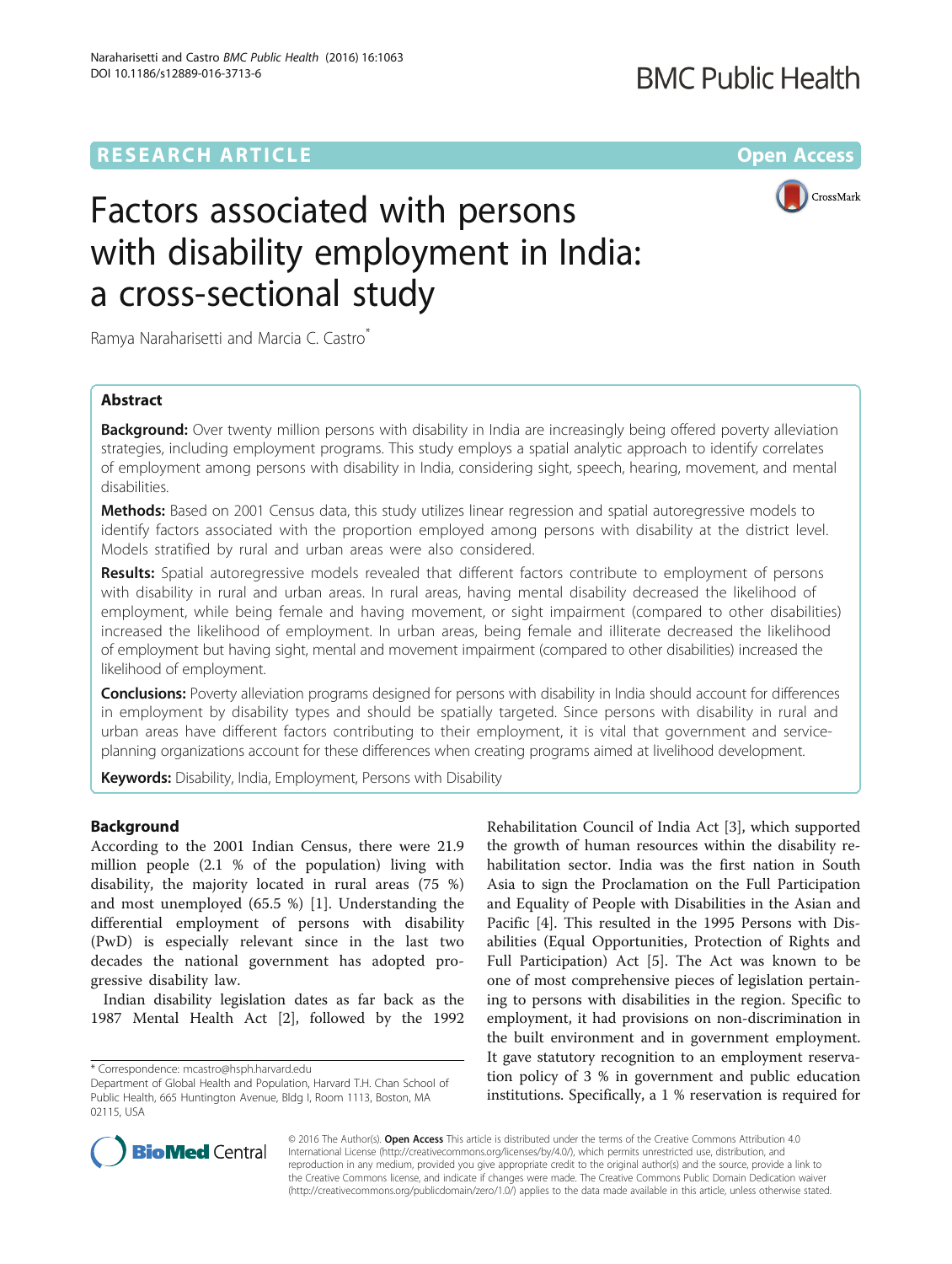three disability categories combined: hearing, vision and locomotor. Further, an unemployment allowance exists for those registered with the Special Employment Exchange program (a national employment service) for more than two years without securing employment.

Since poverty is the greatest challenge before planners in India, and the incidence of disabilities is very high in rural (75 % of total) and poor families, the 1995 Act has mandated the government to include PwD in all its mainstream poverty alleviation programs. The Act states that, at all levels, the government shall reserve not less than 3 % of all funds in poverty alleviation programs for the benefit of PwD. Nevertheless, the 1995 Act has shortcomings, such as vague terminology, and gaps regarding the implementation, monitoring and evaluation of programs. Further, the Act states that reforms should only be adopted "within the limits of the state's capacity". There are no mechanisms empowering any authority or court to impose fines or levies in the case of the breach of the provisions relating to training and employment [[6\]](#page-6-0). Overall, the Act has failed to improve the lives of persons with disabilities and protect their human rights [[6\]](#page-6-0).

In 2007 India signed and ratified the Convention on the Rights of Persons with Disability (CRPD), absent of the Optional Protocol (which provides an internationally recognized mechanism to ensure that rights are realized through systematic reporting and evaluation of countries by established international committees). Although it was enacted in 2008, comprehensive reforms are yet to take place [[6\]](#page-6-0). Given the large discrepancies between the approach of the Indian government and the CRPD, there are debates about whether the previous disability legislation should be reformed or a new act should be created.

Although the legislation focused attention on disability, there has been a noted lag in implementation of services and programming for PwD [\[7](#page-6-0)–[9](#page-6-0)]. This is especially true in rural areas, since the relatively few public rehabilitation services are mostly located in urban centers [[10\]](#page-6-0). As governmental and non-governmental agencies begin to address this gap, it remains unclear what factors contribute the most to PwD employment, and whether their employment experiences differ geographically across India.

Considering labor market supply, PwD experience barriers of accessibility to and ability at the workplace. Productivity is largely dependent upon the characteristics of the type of disability and the requirements of the job. For example, a person with hearing impairment may find it difficult to do telecommunication work, but excel in mathematically-based accounting work. Overall, according to labor market theory, a higher reservation wage and a lower market wage make a PwD less likely to be employed than a person without disability [[11](#page-6-0)].

Discrimination can play a role when PwD with equal productivity to those with no disability have unequal opportunities. There has been a dynamic shift from the medical model of disability to the social model [\[12\]](#page-6-0). The social model of disability draws a clear distinction between impairments and disability by clarifying that the degree of disability is a function of the societal barriers that fail to accommodate difference. A bio-pyschosocial definition of disability is reflected in the Preamble of the Convention on the Rights of Persons with Disability's (CRPD) definition of disability as well [\[13](#page-7-0)]. Despite this conceptual shift, the official discourse continues to perceive disability as purely a medical condition, framing the individual on his/her own without engaging with the wider social and physical context [[14](#page-7-0)]. Scholars argue that this has led to a "top-down" approach where blanket policies are applied to all PwD with a disregard for heterogeneity in experiences.

The International Labor Organization (ILO) has outlined two categories of factors which affect full participation of PwD in the Indian labor market [\[15](#page-7-0)]: environmental and social. Physical environment and public facilities and utilities have not been developed or designed with the requirements of each category of disability in mind and nearly all mainstream training programs and work sites exclude disability groups due to these barriers. For example there are over 100 regional sign languages, but there is no acceptable national sign language for use by all people with speech/hearing impairment during vocational training sessions [[16\]](#page-7-0). Social barriers comprise a critical impediment in the process of full participation. Baldwin and Johnson [\[17](#page-7-0)] explain that employment discrimination can occur due to prejudice, differential information about the average productivity of persons with and without disabilities, or the exploitation of workers by employers [\[13](#page-7-0), [17](#page-7-0)].

In India, research on disability has been limited by the availability of data. For example, the National Sample Survey has never collected data on employment across disability status. The 2001 Indian Census included multiple questions on disability, and also collected data on literacy, sex, and employment status. No detailed information on amount of education and level of income were included. This paper takes advantage of this information available on the Census to investigate the correlates of the proportion of PwD employed in India, accounting for geographic variation at the state and residential (rural and urban) levels. Results have direct implications for the planning of interventions targeted to PwD. To the best of our knowledge, this is the first study to investigate the differential determinants of employment among PwD in rural compared to urban areas in India, accounting for potential spatial effects.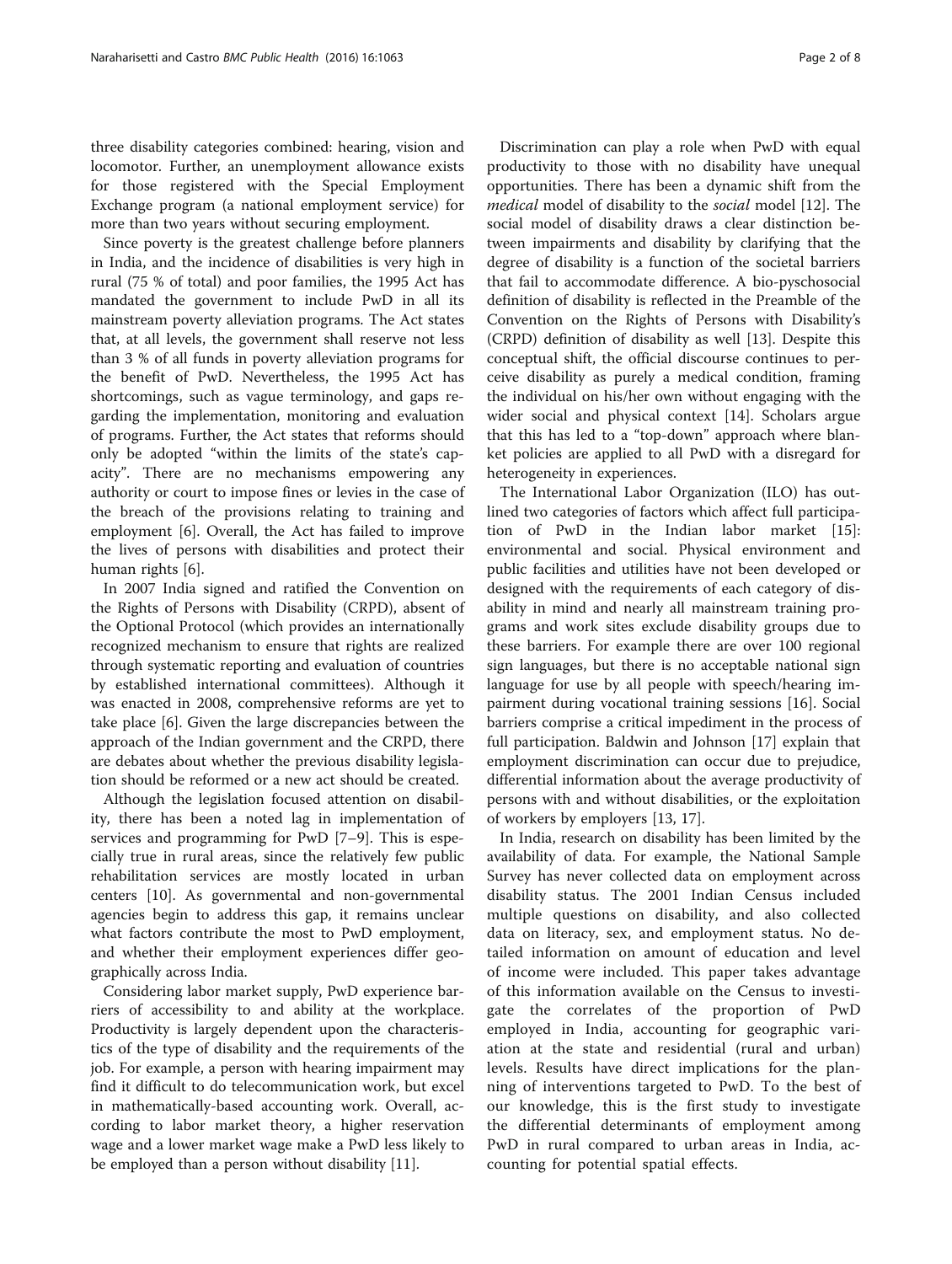#### Methods

#### Disability definition

The most common definition and classification of disability within the Indian government was determined with the enactment of the 1995 Act, and states that a person is considered to have a disability if they suffer 'from not less than 40 % of any disability as certified by a medical authority' [[5](#page-6-0)]. Disability is considered to be blindness, low vision, leprosy-cured, hearing impairment, locomotor, mental retardation, or mental illness. In 1999, the National Welfare of Persons with Autism, Cerebral Pulsy, Mental Retardation and Multiple Disability Act, added two classes: people with autism and people with multiple disabilities [[18](#page-7-0)]. The 2001 Indian Census states that "defining and measuring disability is a complex issue and it is not easy to communicate these concepts during the census process, in which only a limited amount of questioning time is possible with a household for obtaining detailed information on every individual". The Census therefore used its own version of disability types, classified into five categories: (i) sight (ii) speech (iii) hearing (iv) movement and (v) mental [[1\]](#page-6-0). This definition has been accepted by the government, both administratively and legally, and is thus used in this paper.

## Data

The data source for this study is the 2001 Population Census, which included multiple questions on disability. Each person was asked if he/she had a physical or mental disability according to five categories: speech, sight, hearing, mental (mental), or movement (physical) [\[19](#page-7-0)]. If a person has two or more types of disabilities only one was recorded, and it was left to the respondent to decide which one they wanted to be classified into as the most dominant. This was a choice made by the Government of India's Census Office at the time. Persons with temporary mental or locomotor inability (due to acute medical conditions) on the date of enumeration were not considered as disabled.

The dependent variable in this research is employment and it is defined as those that participated in "work" according for the Indian Census. The Census defines work as "participation in any economically productive activity with or without compensation, wages or profit. Such participation may be physical and/or mental in nature. Work involves not only actual work but also includes effective supervision and direction of work. It even includes part time help or unpaid work on farm, family enterprise or in any other economic activity". There are several categories of "work" used by the Census including main worker, marginal worker, cultivator, agricultural laborers, household industry workers and other workers [[20\]](#page-7-0). According to the Census 2001 metadata, 'the reference period for determining a person as worker and non-worker is one year preceding the date of enumeration".

The disability data were detailed by district, which is the first-level administrative unit within an Indian state. There are 890 districts within the 28 states and seven union territories of India. Of these, 47 are island districts (such as the Andaman and Nicobar Islands, which have no neighboring districts and therefore are not suitable for spatial analytical methods). Of the remaining 843 districts, 250 have no inhabitants. Percentages were calculated considering only the 593 remaining districts with reported inhabitants in the Census. Each district can have both rural and urban areas, and a small number are considered as exclusively rural or urban; thus the denominator for urban and rural percentages varied. In the urban/rural analysis rural and urban percentages were calculated for each variable. We started with a dataset that was stratified by rural and urban PwD from the Indian Census, so the districts did not have to classify as urban and rural. Table [2](#page-4-0) reports the total 843 because all districts are used regardless of their inhabitants in the spatial model, since it will exclude those districts automatically.

The disability data were spatially joined to the 2001 Census geographic dataset (retrieved from Harvard Geo-Spatial Library, Cambridge, Massachusetts). The data were projected using Kalianpur 1975 India Zone IIb, which is a spatial adjustment to view a specific part of the globe in a flat way. Data joining and projection were done in ArcGIS 10 (Environmental System Research Institute, Redlands, California). The regression was completed in GeoDa<sup>TM</sup>. The research was ethically approved by the Harvard School of Public Health's Department of Global Health and Population as a part of the fulfillment for a Master's of Science and it was determined that International Review Board submission was not necessary due to the analysis of secondary data from the Indian Census which is publically available.

The main variable of interest is the proportion of employed PwD in a district. The variable was calculated as a rate: the total number of employed persons with disability in a district as the numerator and the total number of persons with disability in the denominator. Employment is defined as six types of "workers": main workers, marginal workers, cultivators, agricultural labourers, household industry workers and other workers. Other relevant variables, all at the district-level included: (i) proportion of female PwD; (ii) proportion of PwD who are literate; (iii) proportion of PwD by disability type; and (iv) proportion of PwD living in urban areas. These variables were calculated with all ages of PwD as the denominator, except for the literacy variable. Age restrictions were not included in the data because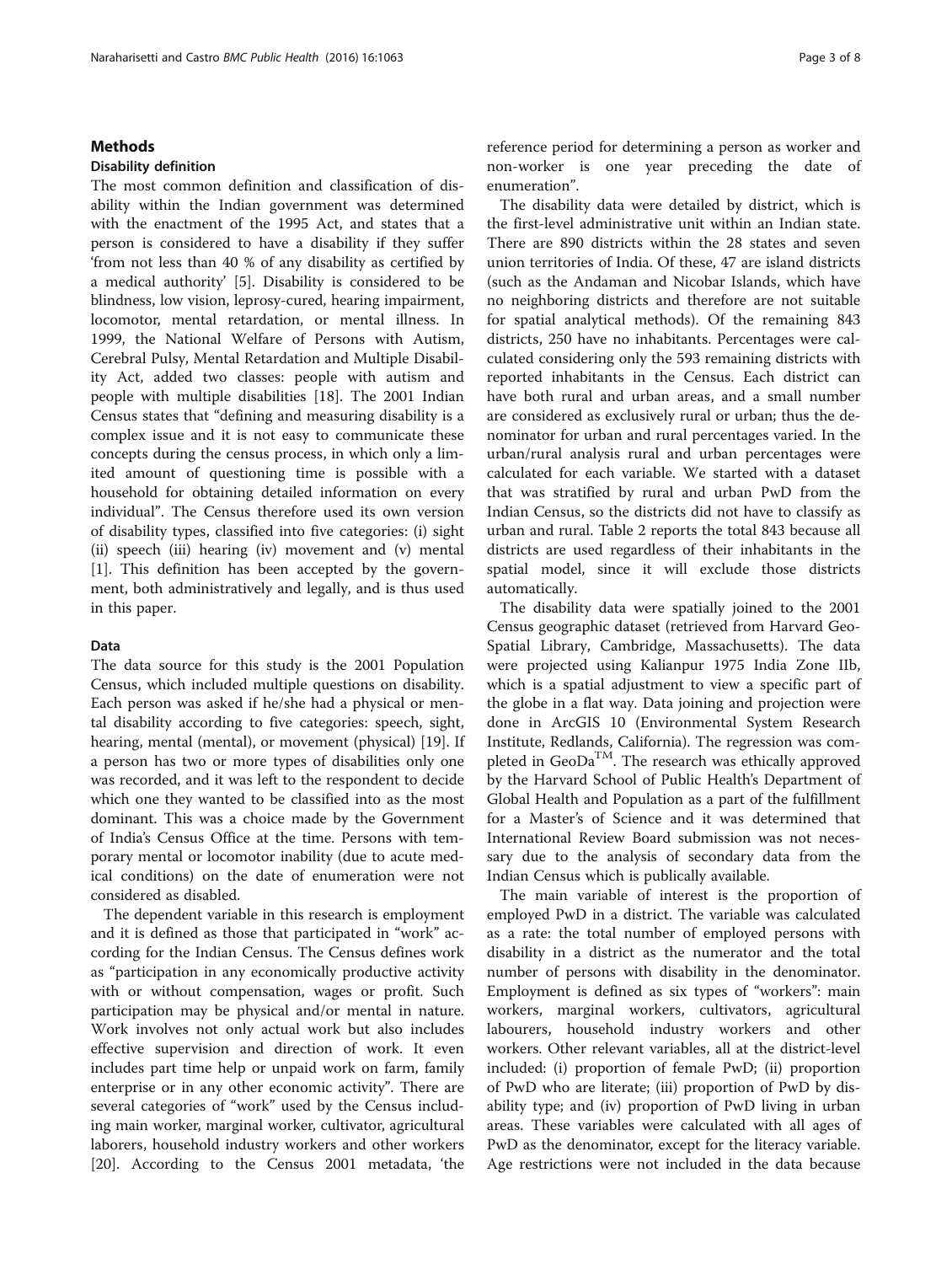this information was not available. Therefore, this analysis should only be interpreted as the proportion of employed persons with disability of total persons with disability in a district. There is potential confounding due to variation in age distributions between districts but this is likely small. Population density (total number of persons with and without disability) was also considered and not included because persons with disability are looked as a separate population in this analysis. Further, data was available for only those that lived in urban and those that lived in rural areas (as separate data sets). This was used in a stratified analysis of rural and urban populations to identify any patterns in characteristics that predicted employment.

In the 2001 Census, literacy was defined as the ability to read in the local language. In this research it is used as a crude estimate to determine whether someone has at least a few years of schooling. Although the ideal variable would be years of education, this information was not collected for PwD in the 2001 Census. We would expect this variable to predict employment because of the intimate link between education and employment that is experienced throughout India, especially among PwD [\[8](#page-6-0), [21](#page-7-0)]. Therefore we may expect literacy to positively predict employment.

#### Analytical approach

Linear regression models were used to assess potential determinants of the proportion of PwD employed at the district-level. Linear regression has several assumptions, which were assessed. Potential covariates were chosen based on three criteria: (i) evidence from the literature regarding common drivers of employment and those specific to PwD, in India and in other countries; (ii) special attention to variables that can contribute to the formulation of state and local policy; and (iii) the availability of data in the 2001 Indian Census at the district-level.

Three model formulations were considered. The first (labeled as Model 1) included (i) proportion of female PwD in a district; (ii) proportion of illiterate PwD in a district; (iii) proportion of PwD by disability type in a district, considering four categories: mental, movement, sight, and speech/hearing (combining speech and hearing in one category is plausible because they can be considered communication disorders that generally (but not always) occur together [\[22\]](#page-7-0); and (iv) proportion of PwD living in urban areas in a district. The second model (labeled as Model 2) included all variables from Model 1 and added state fixed effects in order to account for potential correlation between the proportion of PwD employed and state characteristics.

Since previous studies have shown that employment for PwD is more difficult in rural areas [\[11](#page-6-0), [23](#page-7-0)],

compared to urban areas, we stratified the analysis by area of residence. We considered the model formulation with greatest explanatory power (as defined by the  $R^2$ observed in Models 1 and 2) and ran two additional models, one for urban and another for rural PwD. Further stratification could have been pursued based on variable distribution. The purpose of the model was not to account for the differences in distribution of disability characteristics. It was a cross sectional look at how the distribution of these characteristics influenced employment.

Lastly, we considered that the proportion of PwD employed could vary spatially [[13](#page-7-0), [24, 25](#page-7-0)], and in this case the presence of spatial autocorrelation would violate basic assumptions of linear models [\[26](#page-7-0)]. Thus, we tested the residuals of each model for the presence of spatial autocorrelation using the global Moran's I indicator. If the test was significant, we used spatial autoregressive models, and included spatial lag terms based on diagnostics provided by Langrage Multiplier tests [\[26](#page-7-0)]. Model goodness-of-fit was assessed by comparing the likelihood ratio and the Bruesch-Pagan test of each model. The Breusch-Pagan test is used to compare the standardized square of the OLS residuals regressed against the square of the original coefficients to determine the presence of heteroskedasticity in the error terms. All regression models were run in GeoDA, an open-source spatial analysis software.

## Results

#### Disability in India

In 2001 there were 22 million people living with a disability in India, corresponding to 2.1 % of the population or 21 disability cases per 1000 [\[27](#page-7-0)]. Table 1 presents descriptive statistics for PwD in India in 2001 by area of residency. The most common disability type at the district-level was sight (47.5 %), followed by movement (27.7 %) and mental (10.1 %). On average, 46.6 % of PwD in a district were literate (compared with 64.8 %

| <b>Table 1</b> Characteristics of PwD (% in the district) in India |  |  |  |
|--------------------------------------------------------------------|--|--|--|
| detailed by area of residence - 2001                               |  |  |  |

| Characteristics | Total ( $n = 593$<br>districts) | Rural ( $n = 583$<br>districts) | Urban $(n = 584)$<br>districts) |
|-----------------|---------------------------------|---------------------------------|---------------------------------|
| Seeing          | 47.5 % (0.103)                  | 46.7 % (0.104)                  | 48.92 % (0.129)                 |
| Hearing         | 6.8 % (0.034)                   | 7.16 % (0.035)                  | 4.92 % (0.023)                  |
| Speech          | 7.8 % (0.026)                   | 7.89 % (0.027)                  | 7.54 % (0.024)                  |
| Movement        | 27.7 % (0.081)                  | 28.5 % (0.082)                  | 27.15 % (0.093)                 |
| Mental          | 10.1 % (0.033)                  | 9.76 % (0.032)                  | 11.45 % (0.039)                 |
| Female          | 42.3 % (0.039)                  | 42.5 % (0.039)                  | 41.2 % (0.047)                  |
| Illiteracy      | 53.4 % (0.101)                  | 55.94 % (0.097)                 | 38.36 % (0.072)                 |
| Employment      | 36.0 % (0.072)                  | 37.34 % (0.074)                 | 29.43 % (0.073)                 |

Standard deviations presented in parenthesis

Source: Author's Calculation from 2001 Indian Census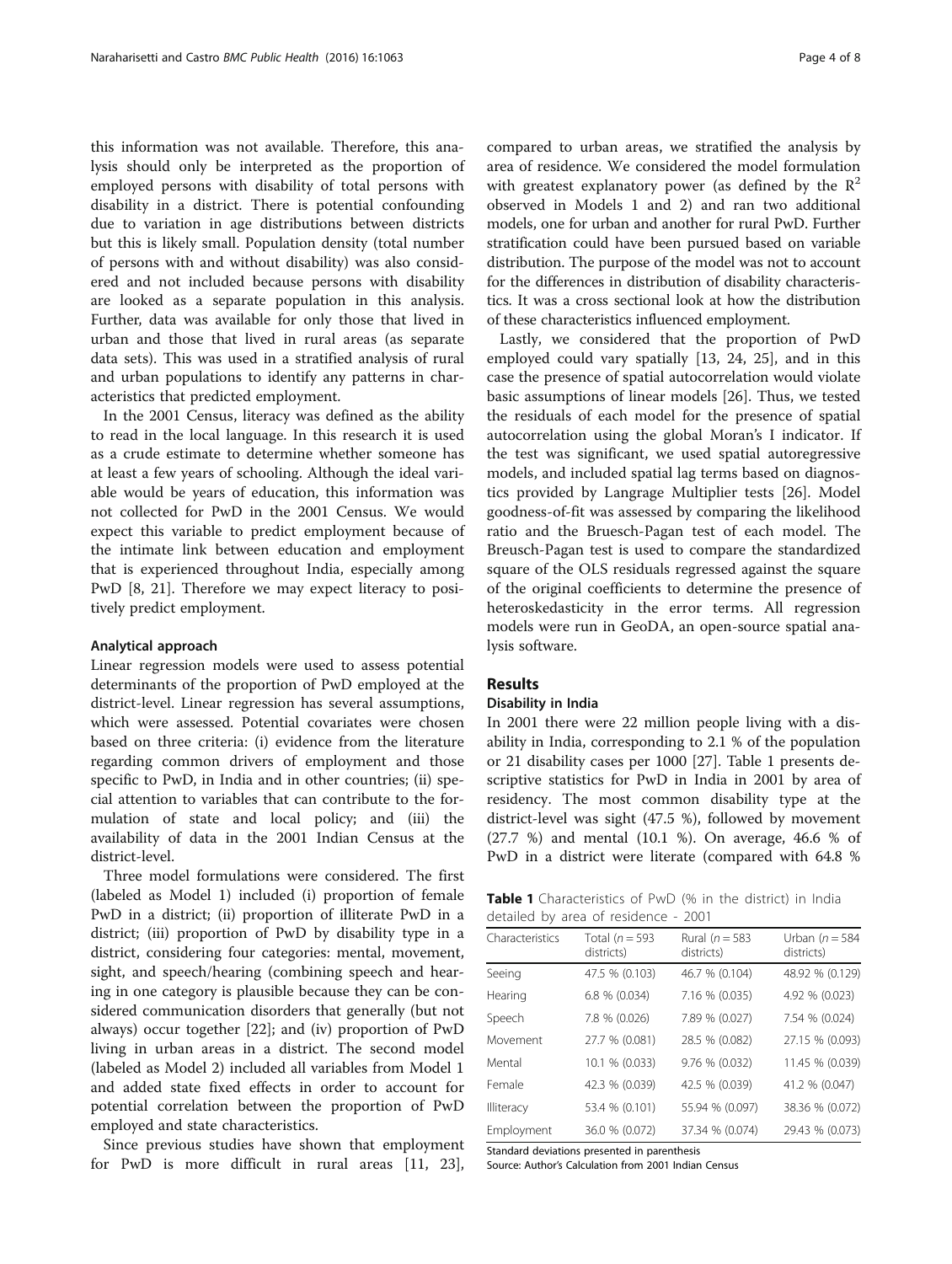<span id="page-4-0"></span>literacy among the general population in 2001), with a mean of 57 % literacy among males and 35 % literacy among females [\[28](#page-7-0)]. These statistics varied in rural compared to urban areas, particularly regarding illiteracy, employment, hearing disability, and mental disability.

There was great variability of characteristics within PwD who were employed. Of all employed PwD, 58.3 % were either cultivators or agricultural laborers, 4.6 % were household workers, and 37.3 % were classified as other (data not shown). This could explain the higher proportion of employed PwD in rural areas, possibly due to the greater availability of agricultural work. Employment among males and females was 44.8 % and 29.6 %, respectively (compared to an employment rate of 39.1 % among the general population) (data not shown) [\[28](#page-7-0)]. The difference in worker participation rates between males and females was larger in the urban areas when compared to rural, and the lowest worker participation rate was for urban females (29.4 %).

Adding state fixed effects to this model increased the  $\mathbb{R}^2$  (from 42 to 76 %), and changed the magnitude and direction of some coefficients, indicating that statespecific characteristic play a role in levels of employment among PwD.

The final model was stratified by rural and urban and included state fixed effects (Table 2). No disability type was associated with fewer PwD employed in urban areas.

While there would be a 0.455 percentage point decrease in PwD employed in urban areas for each additional unit of female PwD, in rural areas the association is the opposite, with a 0.629 percentage point increase in PwD employed for each additional unit of female PwD. This could be the result of more opportunities for agricultural employment among women in rural areas. In this stratified model, illiteracy is negatively associated with PwD employed, with 0.039 and 0.265 percentage point decrease in PwD employed in rural and urban areas,

respectively, for each additional unit of illiterate persons.

This stratified model, however, had very significant spatial autocorrelation in the residuals (as indicated by the highly significant Moran's I test), and thus the coefficients are likely to be biased. Based on the Robust Lagrange Multiplier test spatial autoregressive models considering a lag term on the residuals (labeled as Spatial Error Model in Table 2) were fit. They showed improvements in the  $\mathbb{R}^2$  of both the urban and rural models, and differences in magnitude, direction, and significance of coefficients (as compared to the non-spatial stratified model). Controlling for spatial effects, no type of disability is associated with a decrease in the percentage point of PwD employed, with the exception of mental disability in rural areas. A unit increase in mental health related PwD was associated with a 0.404 percentage point decrease in PwD employed in rural areas,

**Table 2** Stratified regression models on the proportion of employed PwD by District<sup>c</sup> in India, 2001

| Model 1: Stratified        |                                 | Model 2: Spatial Error Model |                            |  |
|----------------------------|---------------------------------|------------------------------|----------------------------|--|
| Rural                      | Urban                           | Rural                        | Urban                      |  |
| 0.0090(0.0211)             | $0.0230^a$ (0.0101)             | $-0.0181(0.0165)$            | $-0.0114(0.0084)$          |  |
| $-0.0285(0.0356)$          | $0.1649^b$ (0.0315)             | $0.3161b$ (0.0412)           | $0.4776^b$ (0.0340)        |  |
| $-0.7955^{\rm b}$ (0.1000) | 0.2293 (0.0646)                 | $-0.4046^b$ (0.1030)         | $0.3778^b$ (0.0620)        |  |
| $0.2012^b$ (0.0352)        | 0.4575 (0.0322)                 | $0.3899b$ (0.0350)           | $0.6200b$ (0.0308)         |  |
| $0.629b$ (0.0547)          | $-0.4551^{\mathrm{b}}$ (0.0428) | $0.2529b$ (0.0580)           | $-0.5614^b$ (0.0399)       |  |
| $-0.0387(0.0296)$          | $-0.2651^{\mathrm{b}}$ (0.0273) | 0.0350 (0.0297)              | $-0.1225^{\rm b}$ (0.0271) |  |
|                            |                                 | Yes                          | Yes                        |  |
| Yes(21)                    | Yes (21)                        | Yes (21)                     | Yes (21)                   |  |
| 0.4753                     | 0.6695                          | 0.6967                       | 0.7800                     |  |
| 843                        | 843                             | 843                          | 843                        |  |
| 19.0492 <sup>b</sup>       | 14.6926 <sup>b</sup>            |                              |                            |  |
| 96.1904 <sup>b</sup>       | 64.9307 <sup>b</sup>            |                              |                            |  |
| 13.0312 <sup>b</sup>       | 13.8244 <sup>b</sup>            |                              |                            |  |
| 321.4412 <sup>b</sup>      | 136.9104 <sup>b</sup>           |                              |                            |  |
| 136.9104 <sup>b</sup>      | 239.0752 <sup>b</sup>           |                              |                            |  |
|                            |                                 | 323.7729 <sup>b</sup>        | 392.6021 <sup>b</sup>      |  |
|                            |                                 | 350.1907 <sup>b</sup>        | 252.7653 <sup>b</sup>      |  |
|                            |                                 |                              |                            |  |

Robust standard errors are reported in parentheses

a .  $^{\rm b}$  indicates significance at the 95 %, and 99 % level, respectively

 $C$ Total number of persons with disability in India in 2001 = 22 million persons or 2.1 % of the total population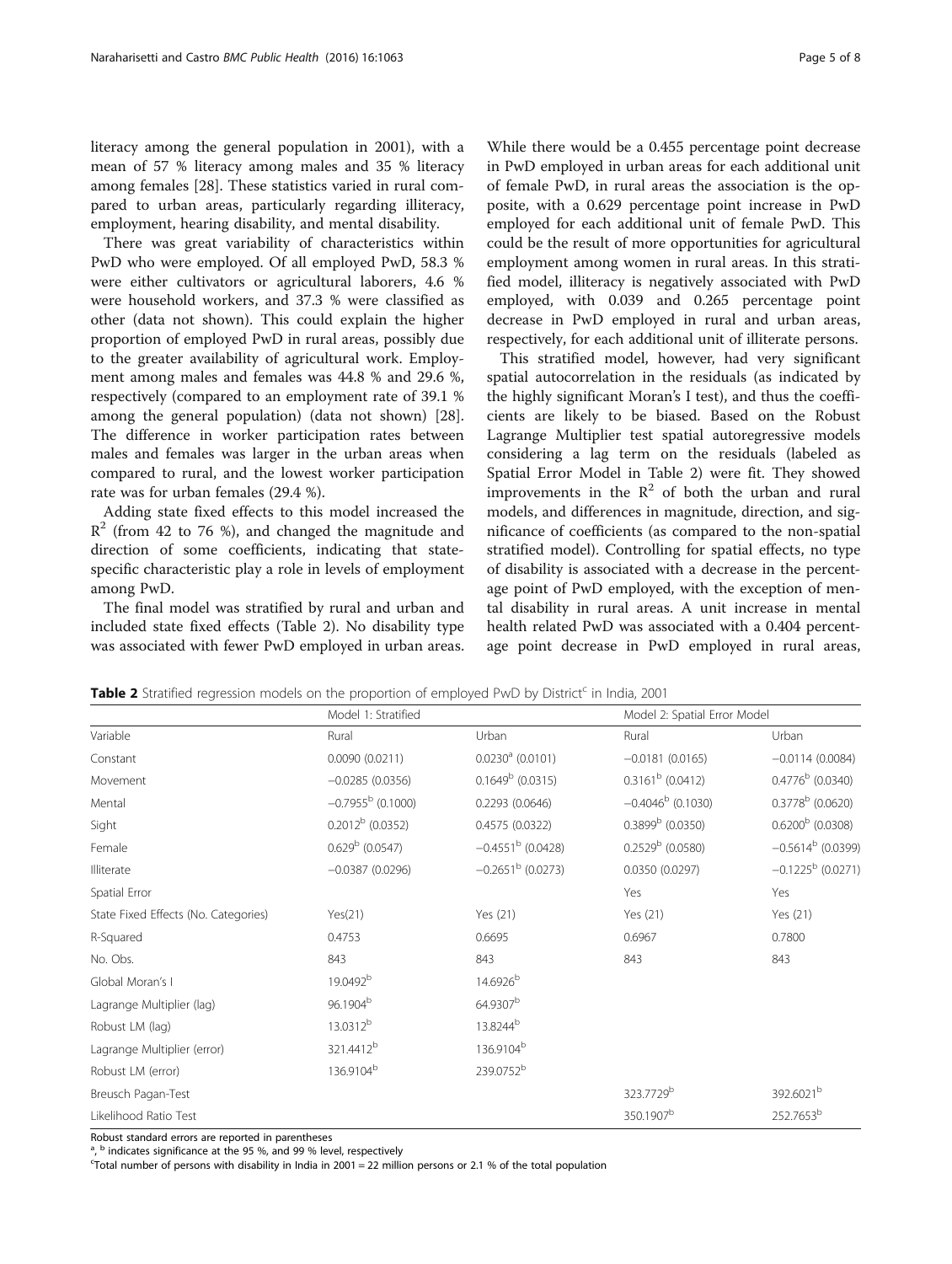whereas a unit increase in PwD with mental health was associated with a 0.378 percentage point increase in PwD employed in urban areas. The negative association between females and PwD employment and illiteracy and PwD employment for urban areas observed in the first model persists after controlling for spatial effects. A unit increase in female PwD was associated with a 0.561 percentage point decrease in PwD employed in urban areas. A unit increase in illiterate PwD was associated with a 0.123 percentage point decrease in PwD employed in urban areas.

Results of the Breusch-Pagan test suggest that heteroskedasticity remains after introducing the spatial lag term. In addition, the Likelihood Ratio test of Spatial Lag Dependence is also significant. Therefore, although the introduction of the spatial lag term improved the model fit, it did not completely remove the spatial effects.

#### Discussion

Our results showed that disability type, gender, and illiteracy were associated with PwD employment, and that the magnitude and direction of the association was not the same for urban and rural areas. Being a female and being illiterate results in less PwD employment in urban areas, while having mental disability results in fewer PwD employed in rural areas. Having movement and sight disability (holding all other variables constant) resulted in increased PwD employment in urban and rural areas. This is expected because most public programs target movement and sight disability [[29\]](#page-7-0). The presence of spatial effects underscores the need to properly address local idiosyncrasies in policies and programs aimed to improve employment of PwD.

Regarding policy and programmatic issues, strategies implemented in urban areas need to address gender and illiteracy discrimination. While these results align with previous research [\[30](#page-7-0)–[33\]](#page-7-0), it is important to identify if there are fewer jobs available for female PwD and for illiterate PwD, if these people lack the proper training to undertake the job, or if they are qualified but do not have equal job opportunities. Moreover, it is crucial to assess the extent to which these issues vary across districts and states. The fact that in rural areas gender and illiteracy is not associated with fewer PwD employment could be a result of the prominence of agricultural labor [[7, 11,](#page-6-0) [23, 34](#page-7-0)].

Current disability rights legislation for employment assumes homogeneity of experiences. Most efforts target PwD with vocational training and employment services through Federal mandates of "one size fits all" type of policy. There are although a few state-government initiated pilot programs which challenge this approach. For example, the state of Andhra Pradesh and the city of

Pune have explored the utility of disability self-help groups that provide more autonomy to local leaders for rural development [[7\]](#page-6-0). Self-help groups take the form of neighborhood-based collectives, which actively participate in problem solving and in the development of local programming. Self-help groups have been widely employed for women, but its application to PwD is less prevalent [[35](#page-7-0)–[39](#page-7-0)]. They mostly take the form of microcredit-based interventions that provide entrepreneurial opportunities. Their applicability beyond economic empowerment has although been the most salient feature. They allow for PwD communities to systematically organize around issues that are pertinent and pressing to them, allowing for programming to be more local and therefore more contextualized.

Regarding disability type, mental problems seem to be a major barrier for PwD employment in rural areas. This could be a result of lack of jobs suitable to persons with mental disabilities, of discrimination, or of lack of minimum training to conduct the job. This has important implications for targeted initiatives. The Rural Health Commission and the National Rural Employment Guarantee Act target persons in rural areas, without attention to specific disability types. For example, in the state of Andhra Pradesh, the Society for the Elimination of Rural Poverty has piloted microcredit schemes for PwD in rural areas, targeting all PwD, with no differential interventions for particular disability types. Also, a governmental agency based in south eastern India called the National Institute for the Mentally Handicapped has developed extensive vocational training for PwD, which has proven effective in increasing employability [[40](#page-7-0)], but their scope is limited to urban areas. Another, nongovernmental organization called Maharogi Sewa Samiti based in central India has developed a vocational training center for rural school drop outs and youth with disabilities. Although they target PwD in rural areas, all of the training occurs in the urban centers causing low retention rates. A similar initiative has been initiated by one governmental agency, the Society for the Elimination of Rural Poverty in Hyderabad. But they face similar issues with the context of an urban-based training approach.

This study has some limitations. Our data do not allow making conclusions about causality. Nevertheless our modeling approach and results shed light into factors associated with PwD employment, and make it clear that programmatic efforts designed to improve the wellbeing of PwD must account for disability type and spatial differences. In addition, we had a limited set of variables to include in our models. For example we would expect age and socioeconomic status to play a role in employment. Yet, the models had a high explanatory power, for both urban and rural areas. Another limitation is that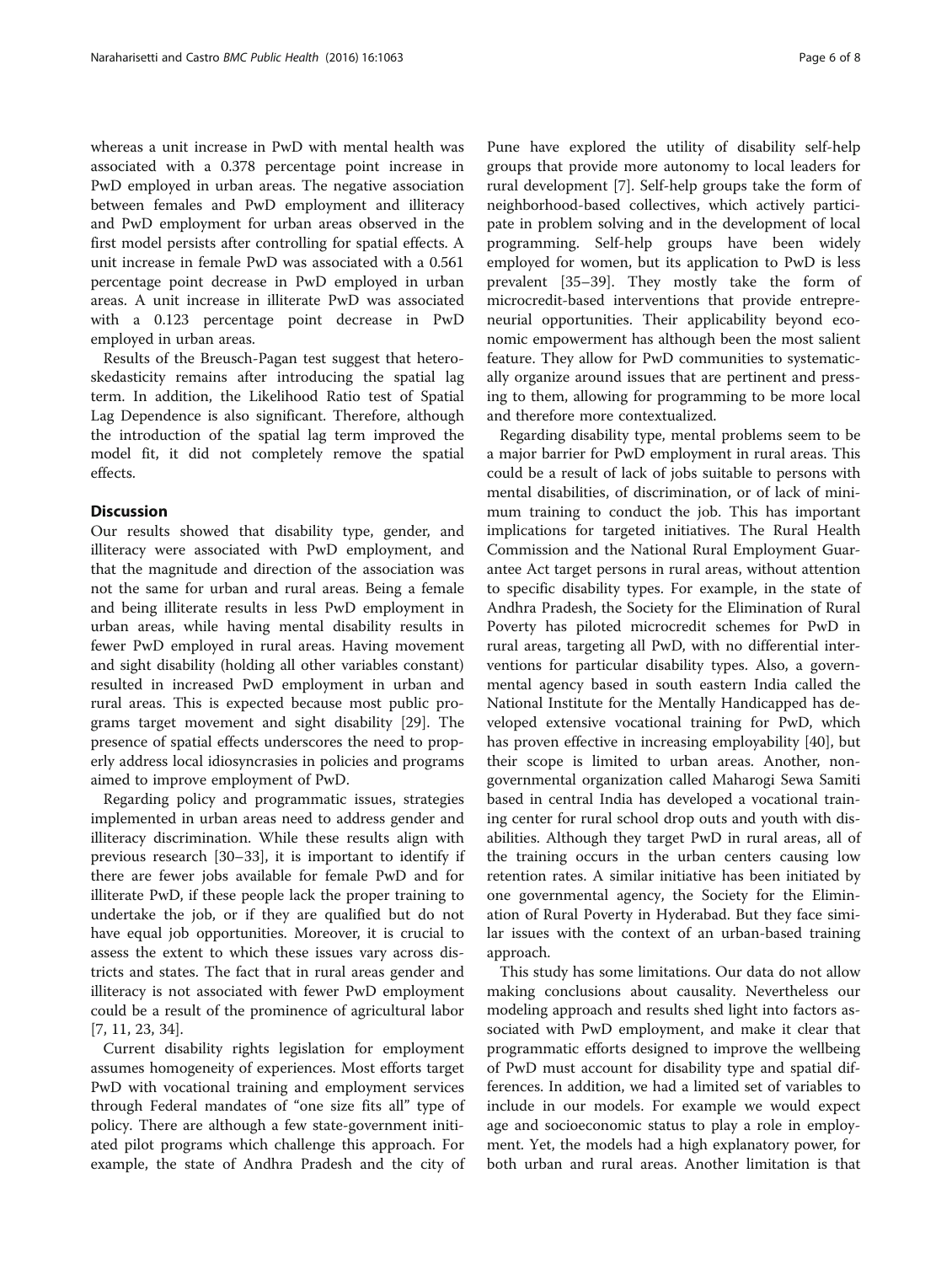<span id="page-6-0"></span>the definition of disability varies across different surveys, and therefore caution is needed when attempting to establish comparisons between our results and others previously published [[14\]](#page-7-0). Further, the decision of the Census of India to not include multiple disabilities as a category has implications for the interpretation of results. Mainly, caution should be used when extending these results to the small percentage of people with multiple disabilities. A recent article on disability estimates from the 2001 Census and the 2002 58th round of the National Sample Survey (NSS) concluded that "prevalence estimates in the census and the NSS are clearly not comparable… and it is unsure what aspects of disability are captured by the census and NSS current disability definitions" [11]. Lastly, the analysis was limited to district-level number of PwD; thus, due to the lack of individual-level data, the model predicts the likelihood of having lower or higher proportion of (percentage point increase or decrease in) PwD employed within a district, based on the type of disability and other variables.

## Conclusion

Persons with disability have different employment experiences depending on their disability type, literacy, gender, and on whether they live in rural or urban areas. Although India has achieved significant progress regarding disability legislation, and has recently made an effort to implement poverty alleviation strategies targeting PwD, failure to account for these differences may hinder the benefits of the efforts.

Policies implemented at the national level without considering local idiosyncrasies are not likely to result in equitable improvements for the livelihood of PwD. There is a need to better understand the barriers to PwD employment, and how those barriers may vary by disability type across different districts in India. Such knowledge would provide much needed evidence that could be translated in more effective local policies. The results presented here are a first step towards building this knowledge by unveiling significant differences across urban and rural areas, type of disability and gender.

#### Abbreviations

CRPD: Convention on the rights of persons with disabilities; ILO: International Labor Organization; NSS: National Sample Survey; PwD: Persons with disability

#### Acknowledgements

MCC thanks the support from the Department of Global Health and Population, Harvard School of Public Health. RN would like to thank the Department of Global Health and Population of the Harvard School of Public Health, the Hyderabad Census Office of India, Dr. Dustin Duncan, the HSPH Spatial Analysis Working Group, Prof. Michael Stein and Prof. Marcia Castro for their generous time and support.

#### Funding

This research received no specific grant from any funding agency in the public, commercial or not-for-profit sectors.

#### Availability of data and material

The data utilized in this research is available to the public, for a small fee, through the Indian Census Bureau upon special request. They can be contacted using information on this website: [http://www.censusindia.gov.in/](http://www.censusindia.gov.in/AboutUs/Contactus/Contactus) [AboutUs/Contactus/Contactus.](http://www.censusindia.gov.in/AboutUs/Contactus/Contactus)

#### Authors' contributions

RN acquired the data, run all the models, conducted the bibliography review, and wrote the manuscript. MCC advised on the methodological approach, on the interpretation of results, and wrote the manuscript. Both authors read and approved the final manuscript.

#### Competing interests

The authors declare that they have no competing interests.

#### Consent for publication

Not applicable.

## Ethics approval and consent to participate

Not applicable.

#### Received: 16 March 2016 Accepted: 23 September 2016 Published online: 07 October 2016

#### References

- Fetterman DM. Empowerment Evaluation. Am J Eval. 1994;15(1):1-15.
- 2. Government of India. The Mental Health Act. In: 14. India: Ministry of Law and Justice, Legislative Department; 1987. [http://wcdsc.ap.nic.in/documents/](http://wcdsc.ap.nic.in/documents/acts_dw/Mental_Health.pdf) [acts\\_dw/Mental\\_Health.pdf](http://wcdsc.ap.nic.in/documents/acts_dw/Mental_Health.pdf).
- 3. Government of India. Rehabilitation Council of India Act. In: 34, vol. 34. India: Ministry of Law and Justice, Legislative Department; 1992. [http://](http://lawmin.nic.in/ld/P-ACT/1992/The%20Rehabilitation%20Council%20of%20India%20Act,%201992.pdf) [lawmin.nic.in/ld/P-ACT/1992/The%20Rehabilitation%20Council%20of%](http://lawmin.nic.in/ld/P-ACT/1992/The%20Rehabilitation%20Council%20of%20India%20Act,%201992.pdf) [20India%20Act,%201992.pdf](http://lawmin.nic.in/ld/P-ACT/1992/The%20Rehabilitation%20Council%20of%20India%20Act,%201992.pdf).
- 4. United Nations Economic and Social Commission for Asia and the Pacific (ESCAP). Proclamation on the Full Participation and Equality of People with Disabilities in the Asian and Pacific Region. In: Com Res 48/3. Geneva: UN ESCAP: Social Development Division; 1992. [https://documents-dds-ny.un.](https://documents-dds-ny.un.org/doc/UNDOC/LTD/N93/597/58/PDF/N9359758.pdf) [org/doc/UNDOC/LTD/N93/597/58/PDF/N9359758.pdf](https://documents-dds-ny.un.org/doc/UNDOC/LTD/N93/597/58/PDF/N9359758.pdf).
- 5. Government of India. The Persons with Disabilities (Equal Opputunities, protection of Rights and Full Participation) ACT. In: India: Ministry of Law and Justice, Legislative Department; 1995. [http://lawmin.nic.in/ld/P-ACT/](http://lawmin.nic.in/ld/P-ACT/1996/The%20Persons%20with%20Disabilities%20(Equal%20Opportunities,%20Protection%20of%20Rights%20And%20Full%20Participation)%20Act,%201995.pdf) [1996/The%20Persons%20with%20Disabilities%20\(Equal%20Opportunities,%](http://lawmin.nic.in/ld/P-ACT/1996/The%20Persons%20with%20Disabilities%20(Equal%20Opportunities,%20Protection%20of%20Rights%20And%20Full%20Participation)%20Act,%201995.pdf) [20Protection%20of%20Rights%20And%20Full%20Participation\)%](http://lawmin.nic.in/ld/P-ACT/1996/The%20Persons%20with%20Disabilities%20(Equal%20Opportunities,%20Protection%20of%20Rights%20And%20Full%20Participation)%20Act,%201995.pdf) [20Act,%201995.pdf](http://lawmin.nic.in/ld/P-ACT/1996/The%20Persons%20with%20Disabilities%20(Equal%20Opportunities,%20Protection%20of%20Rights%20And%20Full%20Participation)%20Act,%201995.pdf).
- 6. Manecksha F. Implement the UNCRPD, say activists. In: India Together. New Dehli: India Together; 2010. [http://indiatogether.org/uncrpd-health.](http://indiatogether.org/uncrpd-health)
- 7. Seeley J. Recognizing Disability: Disability and Rural Livelihoods Approaches in India. In: National Resources Perspective. London: The Overseas Development Institute; 2001. p. 4.
- 8. O'Keefe P. People with Disabilities in India: From Commitments to Outcomes. Human Development Unit, South East Asia Region, The World Bank. 2007. p. 157.
- 9. IDN. International Disability Rights Monitor 2005 Regional Report of Asia. In: Network ID, editor. International Disability Rights Monitor: Disability and Early Tsunami Relief Efforts in India, Indonesia and Thailand. Chicago International Disability Network. Washington DC, USA: Center for International Rehabilitation; 2005. [http://siteresources.worldbank.org/](http://siteresources.worldbank.org/DISABILITY/Resources/Regions/East-Asia-Pacific/TsunamiReport.pdf) [DISABILITY/Resources/Regions/East-Asia-Pacific/TsunamiReport.pdf](http://siteresources.worldbank.org/DISABILITY/Resources/Regions/East-Asia-Pacific/TsunamiReport.pdf).
- 10. ESCAP. Disability at a Glance: A profile of 28 countries and areas in Asia and the Pacific. In: Pacific EaSCfAat, editor. Bangkok: United Nations; 2006. p. 87.
- 11. Mitra S, Sambamoorthi U. Disability and the Rural Labor Market in India: Evidence for Males in Tamil Nadu. In: York New, editor. New York Fordham University; 2006. p. 3.
- 12. Oliver M. The Individual and Social Models of Disability. In: Joint Workshop on the Living Options Group and the Research Unity of the Royal College of Physicians. London: Leeds; 1990.